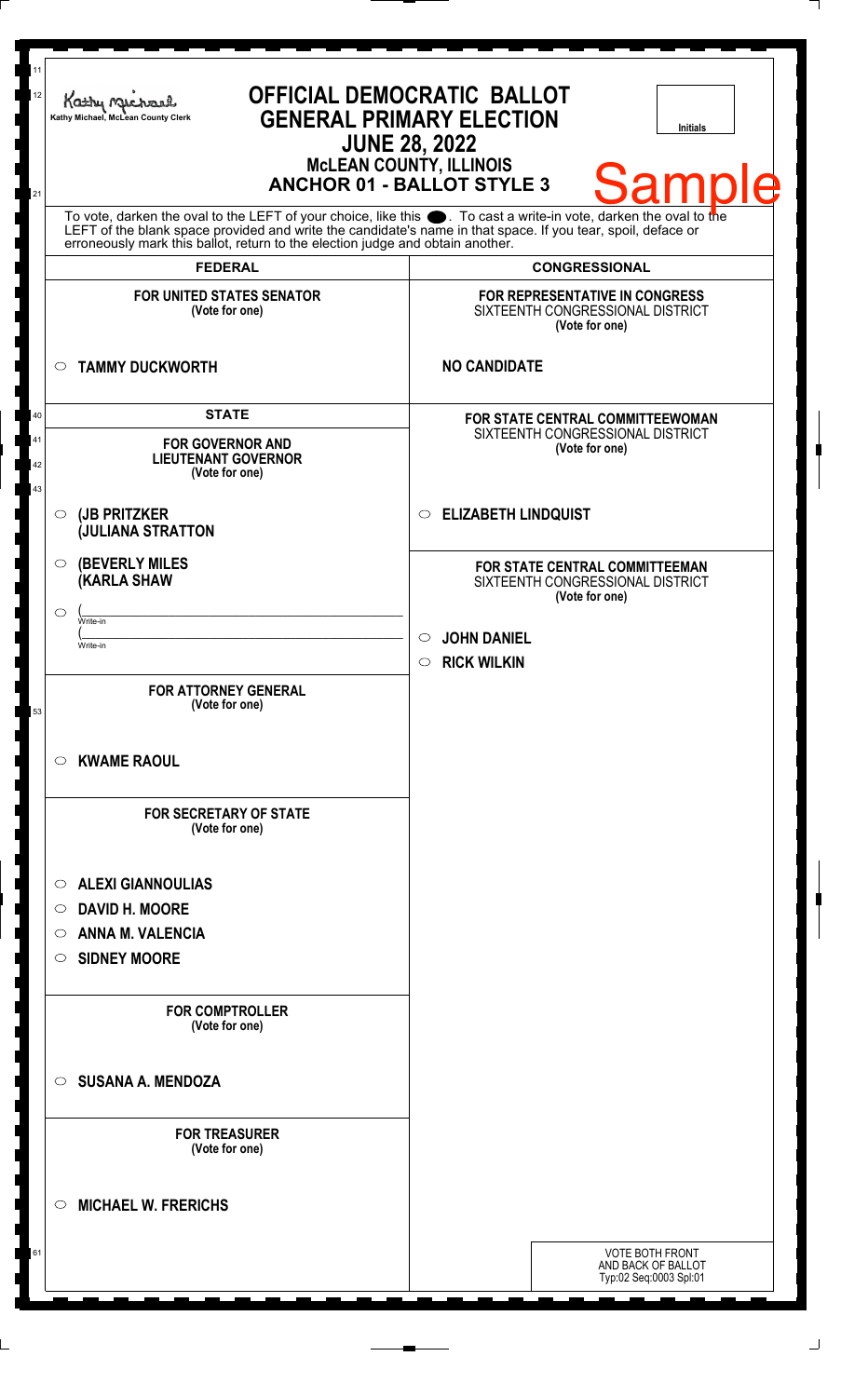|                                                                                                                         | <b>OFFICIAL DEMOCRATIC BALLOT - GENERAL PRIMARY ELECTION - JUNE 28, 2022</b>                                                        |
|-------------------------------------------------------------------------------------------------------------------------|-------------------------------------------------------------------------------------------------------------------------------------|
| <b>LEGISLATIVE</b>                                                                                                      | <b>JUDICIAL</b>                                                                                                                     |
| <b>FOR STATE SENATOR</b><br>FORTY-FOURTH LEGISLATIVE DISTRICT<br>(Vote for one)                                         | FOR JUDGE OF THE CIRCUIT COURT<br>ELEVENTH JUDICIAL CIRCUIT<br>(To fill the vacancy of the Hon. Scott Drazewski)<br>(Vote for one)  |
| <b>NO CANDIDATE</b>                                                                                                     |                                                                                                                                     |
| <b>REPRESENTATIVE</b>                                                                                                   | <b>NO CANDIDATE</b>                                                                                                                 |
|                                                                                                                         |                                                                                                                                     |
| <b>FOR REPRESENTATIVE</b><br>IN THE GENERAL ASSEMBLY<br>EIGHTY-EIGHTH REPRESENTATIVE DISTRICT<br>(Vote for one)         | FOR JUDGE OF THE CIRCUIT COURT<br>ELEVENTH JUDICIAL CIRCUIT<br>(To fill the vacancy of the Hon. Paul G. Lawrence)<br>(Vote for one) |
| <b>NO CANDIDATE</b>                                                                                                     | <b>NO CANDIDATE</b>                                                                                                                 |
| <b>COUNTY</b>                                                                                                           | <b>PRECINCT</b>                                                                                                                     |
| <b>FOR COUNTY CLERK</b><br>(Vote for one)                                                                               | FOR PRECINCT COMMITTEEPERSON<br>ANCHOR 01<br>(Vote for one)                                                                         |
| <b>LAURA McBURNEY</b><br>$\circ$                                                                                        | <b>NO CANDIDATE</b>                                                                                                                 |
| <b>FOR COUNTY TREASURER</b><br>(Vote for one)                                                                           |                                                                                                                                     |
| <b>NO CANDIDATE</b>                                                                                                     |                                                                                                                                     |
| <b>FOR COUNTY SHERIFF</b><br>(Vote for one)                                                                             |                                                                                                                                     |
| <b>NO CANDIDATE</b>                                                                                                     |                                                                                                                                     |
| <b>REGIONAL OFFICE</b><br>OF EDUCATION                                                                                  |                                                                                                                                     |
| FOR REGIONAL SUPERINTENDENT OF SCHOOLS<br>(DeWITT, LIVINGSTON, LOGAN AND McLEAN COUNTIES)<br>(Vote for one)             |                                                                                                                                     |
| <b>NO CANDIDATE</b>                                                                                                     |                                                                                                                                     |
| <b>COUNTY BOARD</b><br><b>FOR COUNTY BOARD MEMBER</b><br><b>COUNTY BOARD DISTRICT 1</b><br>(Vote for not more than two) |                                                                                                                                     |
| <b>JANIS B. HOLLINS</b>                                                                                                 |                                                                                                                                     |
| $\circ$<br><b>MARCIA S. BEAMAN</b><br>$\circ$                                                                           |                                                                                                                                     |
|                                                                                                                         |                                                                                                                                     |
|                                                                                                                         |                                                                                                                                     |
|                                                                                                                         | YOU HAVE NOW<br><b>COMPLETED VOTING</b>                                                                                             |
|                                                                                                                         | VOTE BOTH FRONT<br>AND BACK OF BALLOT<br>Typ:02 Seq:0003 Spl:01                                                                     |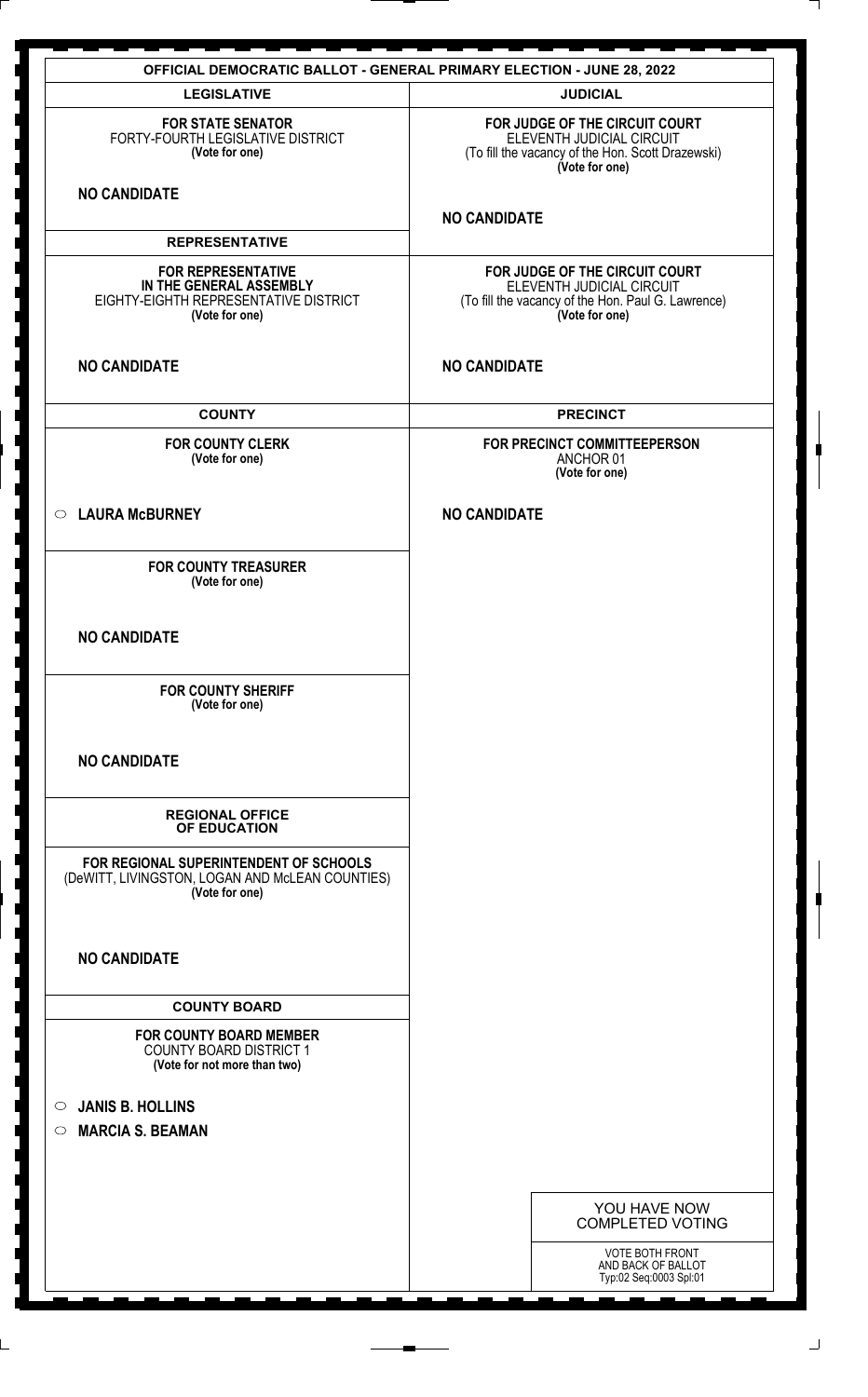| 11<br>12<br>21 | Kathy Michael<br>Kathy Michael, McLean County Clerk                                                                                                                                                                                                                                                                    | OFFICIAL DEMOCRATIC BALLOT<br><b>GENERAL PRIMARY ELECTION</b><br><b>Initials</b><br><b>JUNE 28, 2022</b><br><b>MCLEAN COUNTY, ILLINOIS</b><br><b>Sample</b><br><b>ANCHOR 01 - BALLOT STYLE 4</b> |
|----------------|------------------------------------------------------------------------------------------------------------------------------------------------------------------------------------------------------------------------------------------------------------------------------------------------------------------------|--------------------------------------------------------------------------------------------------------------------------------------------------------------------------------------------------|
|                | To vote, darken the oval to the LEFT of your choice, like this $\bullet$ . To cast a write-in vote, darken the oval to the LEFT of the blank space provided and write the candidate's name in that space. If you tear, spoil, deface<br>erroneously mark this ballot, return to the election judge and obtain another. |                                                                                                                                                                                                  |
|                | <b>FEDERAL</b>                                                                                                                                                                                                                                                                                                         | <b>CONGRESSIONAL</b>                                                                                                                                                                             |
|                | <b>FOR UNITED STATES SENATOR</b><br>(Vote for one)                                                                                                                                                                                                                                                                     | FOR REPRESENTATIVE IN CONGRESS<br>SIXTEENTH CONGRESSIONAL DISTRICT<br>(Vote for one)                                                                                                             |
|                | <b>TAMMY DUCKWORTH</b><br>$\circ$                                                                                                                                                                                                                                                                                      | <b>NO CANDIDATE</b>                                                                                                                                                                              |
| 40             | <b>STATE</b>                                                                                                                                                                                                                                                                                                           | <b>FOR STATE CENTRAL COMMITTEEWOMAN</b>                                                                                                                                                          |
| 41<br>42<br>43 | <b>FOR GOVERNOR AND</b><br><b>LIEUTENANT GOVERNOR</b><br>(Vote for one)                                                                                                                                                                                                                                                | SIXTEENTH CONGRESSIONAL DISTRICT<br>(Vote for one)                                                                                                                                               |
|                | (JB PRITZKER<br>$\circ$<br><b>JULIANA STRATTON</b>                                                                                                                                                                                                                                                                     | <b>ELIZABETH LINDQUIST</b><br>$\circ$                                                                                                                                                            |
|                | <b>(BEVERLY MILES)</b><br>$\circ$<br><b>(KARLA SHAW</b>                                                                                                                                                                                                                                                                | FOR STATE CENTRAL COMMITTEEMAN<br>SIXTEENTH CONGRESSIONAL DISTRICT<br>(Vote for one)                                                                                                             |
|                | $\circ$<br>Write-in                                                                                                                                                                                                                                                                                                    |                                                                                                                                                                                                  |
|                | Write-in                                                                                                                                                                                                                                                                                                               | $\circ$<br><b>JOHN DANIEL</b>                                                                                                                                                                    |
|                |                                                                                                                                                                                                                                                                                                                        | $\circ$ RICK WILKIN                                                                                                                                                                              |
|                | <b>FOR ATTORNEY GENERAL</b><br>(Vote for one)                                                                                                                                                                                                                                                                          |                                                                                                                                                                                                  |
| 54             | <b>KWAME RAOUL</b><br>C).                                                                                                                                                                                                                                                                                              |                                                                                                                                                                                                  |
|                | <b>FOR SECRETARY OF STATE</b><br>(Vote for one)                                                                                                                                                                                                                                                                        |                                                                                                                                                                                                  |
|                | <b>ALEXI GIANNOULIAS</b><br>$\circ$                                                                                                                                                                                                                                                                                    |                                                                                                                                                                                                  |
|                | <b>DAVID H. MOORE</b><br>O.                                                                                                                                                                                                                                                                                            |                                                                                                                                                                                                  |
|                | <b>ANNA M. VALENCIA</b><br>O                                                                                                                                                                                                                                                                                           |                                                                                                                                                                                                  |
|                | <b>SIDNEY MOORE</b><br>$\circ$                                                                                                                                                                                                                                                                                         |                                                                                                                                                                                                  |
|                |                                                                                                                                                                                                                                                                                                                        |                                                                                                                                                                                                  |
|                | <b>FOR COMPTROLLER</b><br>(Vote for one)                                                                                                                                                                                                                                                                               |                                                                                                                                                                                                  |
|                | <b>SUSANA A. MENDOZA</b><br>$\circ$                                                                                                                                                                                                                                                                                    |                                                                                                                                                                                                  |
|                | <b>FOR TREASURER</b><br>(Vote for one)                                                                                                                                                                                                                                                                                 |                                                                                                                                                                                                  |
|                | <b>MICHAEL W. FRERICHS</b><br>◯                                                                                                                                                                                                                                                                                        |                                                                                                                                                                                                  |
| 61             |                                                                                                                                                                                                                                                                                                                        | <b>VOTE BOTH FRONT</b><br>AND BACK OF BALLOT<br>Typ:02 Seq:0004 Spl:01                                                                                                                           |
|                |                                                                                                                                                                                                                                                                                                                        |                                                                                                                                                                                                  |

I 

I

J